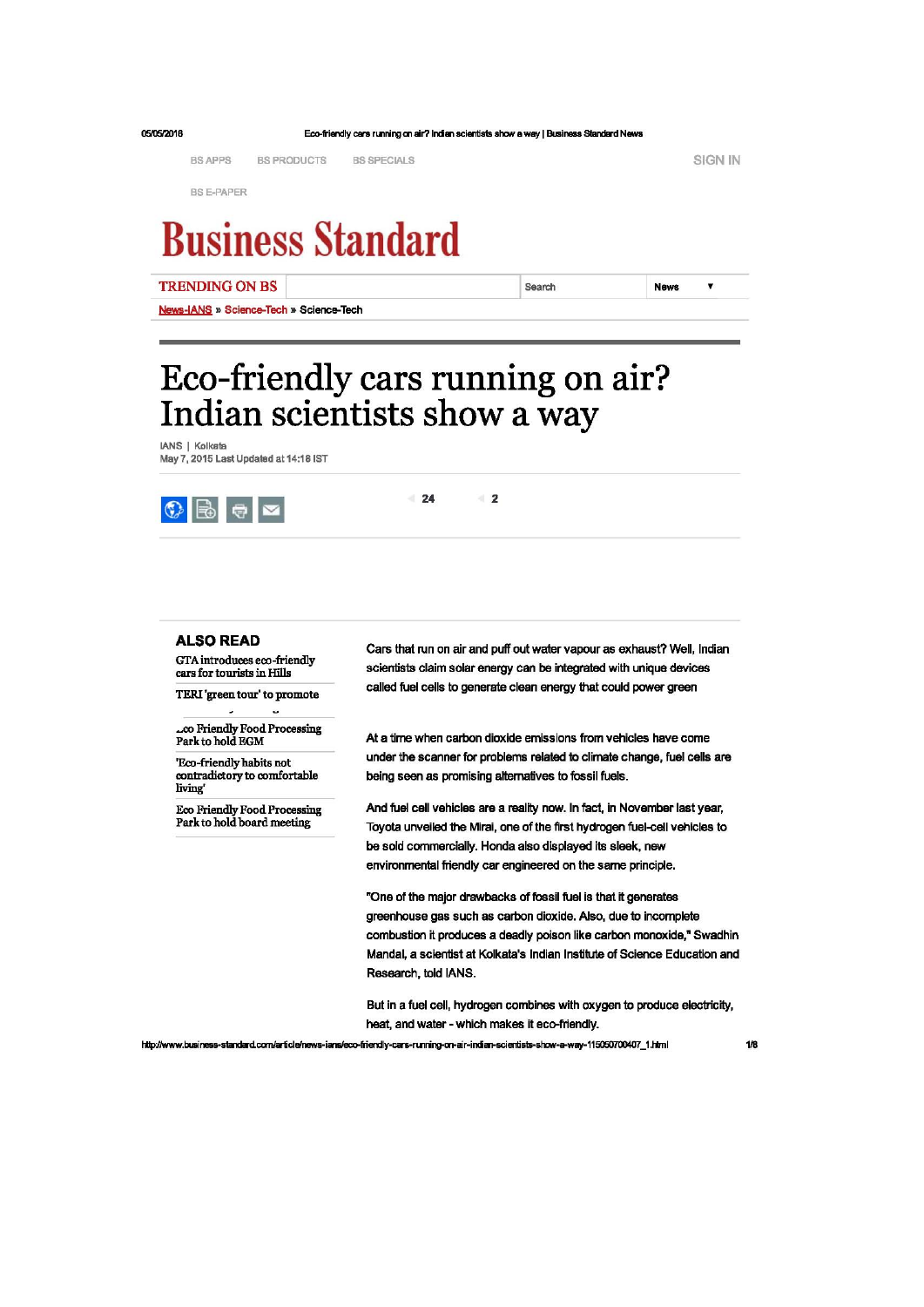Due to the storage and safety concerns of hydrogen, the focus now is on hydrogen peroxide as the source.

Mandal and his collaborators at IISER-Kolkata and the Pune-based CSIR-National Chemical Laboratory have gone a step ahead to make the technology more energy-efficient.

According to the expert, by using solar energy tapped via photovoltaic cells, one could drive such fuel cells out of air.

"In principle, you can capture oxygen from air and use a photovoltaic cell to convert oxygen to hydrogen peroxide. So on a sunny day, you could use that to produce electricity and water," said Mandal, an associate professor at the institute's Department of Chemical Sciences.

The researchers have shown a new route that makes a hydrogen peroxide-based fuel cell 140 times more active.

Published online in the Journal of The American Chemical Society (JACS), the study is co-authored by students Anand Pariyar, Gonela Vijaykumar, Mrinal Bhunia, Suman Kumar Dey and Santosh K. Singh.

They have displayed the use of a novel iron-based substance to speed (act as a catalyst) up the energy generation - the key to the fuel cell's high performance.

"This makes the procedure not only energy efficient but also cost-effective since we did not use conventionally used platinum catalyst, which is very expensive. Moreover, hydrogen peroxide storage and transportation is very easy compared to hydrogen," said study co-investigator Sreekumar Kurungot from CSIR-NCL, Pune.

Mandal added: "Eventually, with more technological breakthroughs, hydrogen peroxide fuel cells should be able to power automobiles using oxygen from the air. In addition, the hydrogen peroxide-based fuel cell is now considered the best option for use as a power source at space stations, remote military camps and for underwater power requirements."

(Sahana Ghosh can be contacted at sahana.g@ians.in)

ECO-FRIENDLY CARS RUNNING ON AIR? INDIAN SCIENTISTS SHOW A WAY **READ MORE ON** NEWS-IANS SCIENCE-TECH

| <b>PREVIOUS STORY</b>                      | <b>NEXT STORY</b>         |                                               |
|--------------------------------------------|---------------------------|-----------------------------------------------|
| Partly cloudy Thursday<br>morning in Delhi | Six electrocuted in Bihar | Malaysia<br>cousin to<br>(Foodie <sup>7</sup> |

## **RECOMMENDED FOR YOU**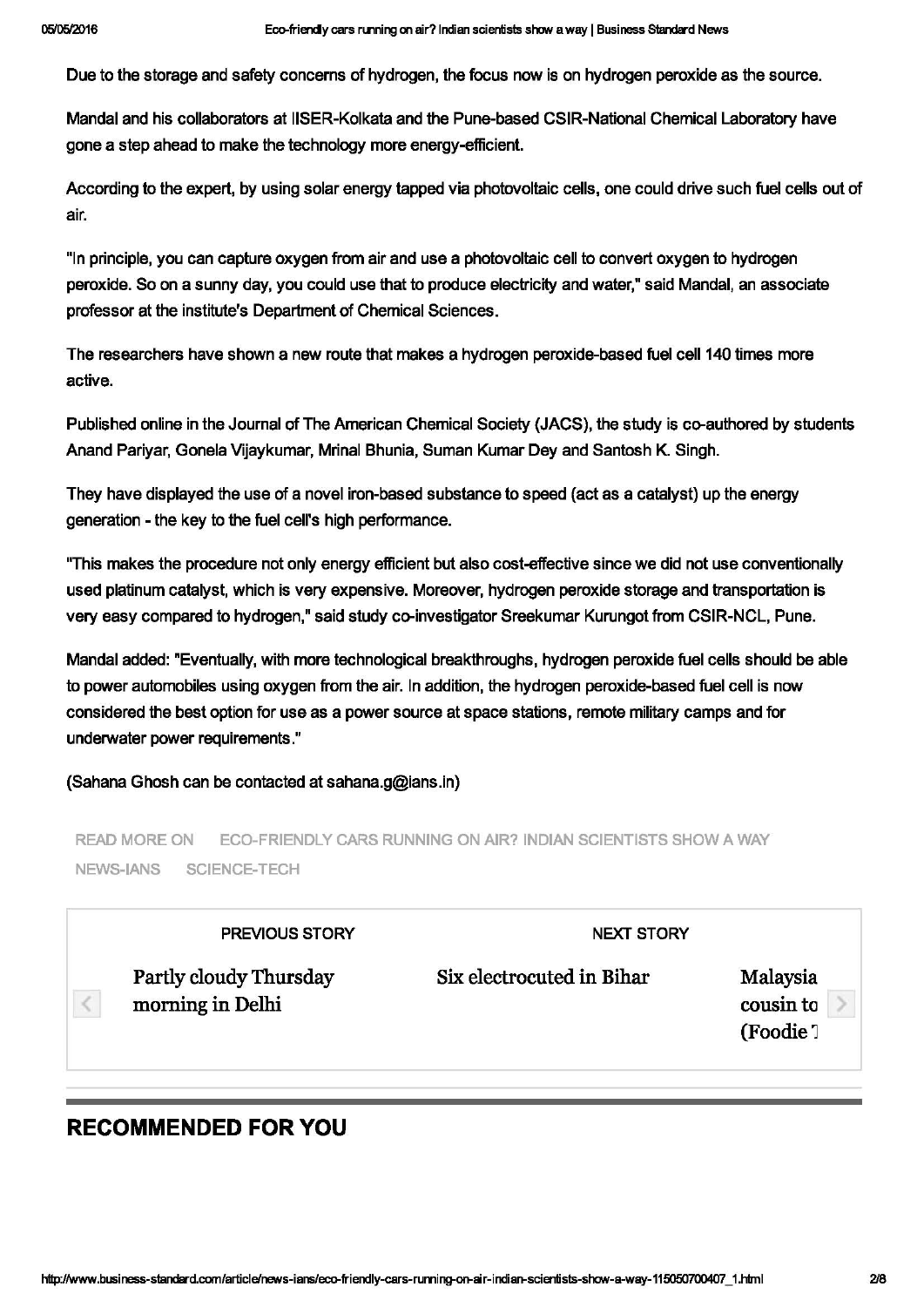Eco-friendly cars running on air? Indian scientists show the way

 $\times$ 

**The Statesman**Get - On the App Store [Download](https://itunes.apple.com/us/app/statesman-newspaper/id1054867465?mt=8)  Thursday, 05 May, 2016

 $|2|$ 

## **Science and Tech**

## **Eco-friendly cars running on air? Indian scientists show the way**

IANS Posted at: May 7 2015 3:58PM

Indian scientists have shown a new route to make fuel cells more efficient, thus pushing further thepossibility that cars could one day run on air. In a study, researchers said they had used an iron-based substance to act as a

catalyst, instead ofplatinum, to speed up energy generation in a hydrogen peroxide-based fuel cell.

According to the study co-investigator Sreekumar Kurungot from CSIR-NCL Pune, this makes the hydrogenperoxide cell 140 times more active.